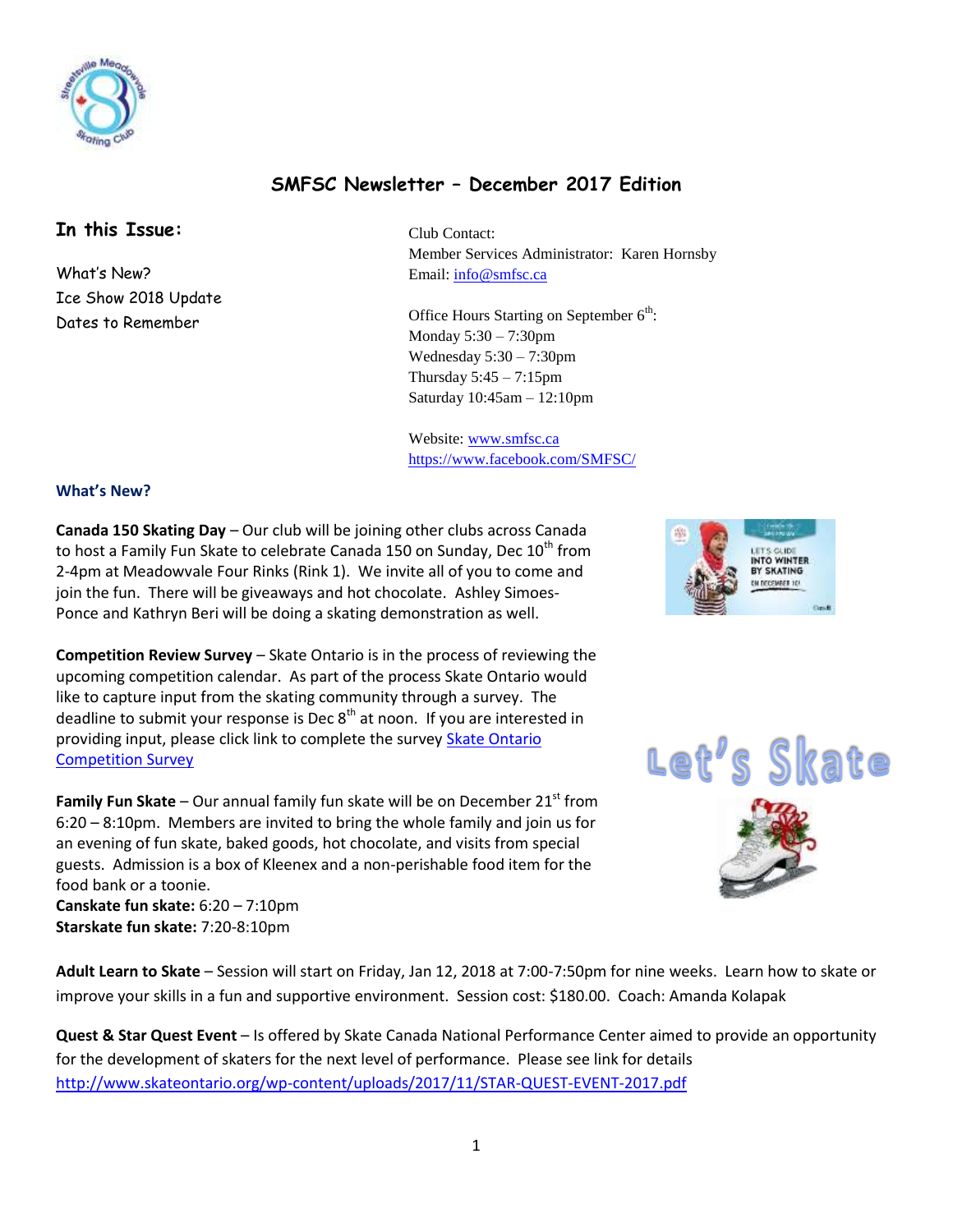

### **Ice Show 2018 Update**

### **Ice Show Fundraiser Online Auction**

Help us raise funds by checking out the items and make your bid!! All proceeds go towards this year's Ice Show production. We thank our members and local businesses who have generously donated these items to support our Ice Show. If you would like to donate items to support our fundraising, please email us at *info@smfsc.ca* 

How to Join:

- 1. Login to your Facebook account
- 2. Search for SMFSC Auction and request to join the group
- 3. Once a member approves your request, you will be able to see all the items available for bidding 4. Place your bid in the comment section for the item you like

Final timestamp of bid closest to 6 pm (i.e. 5:59:59 PM) on Friday, December 8th determines winner. All winning bidders will be notified by Facebook message.

## **Advertising**

If you would like to purchase an advertisement in the Ice show program, we would be happy to work with you. Please email [info@smfsc.ca](mailto:info@smfsc.ca) for details.

### **Program Cover Contest**

The contest is opened to all SMFSC skaters. The winning artwork will be used for the front cover of the 2018 Ice Show program – Aladdin. The contest will be opened in early February. More details to follow.